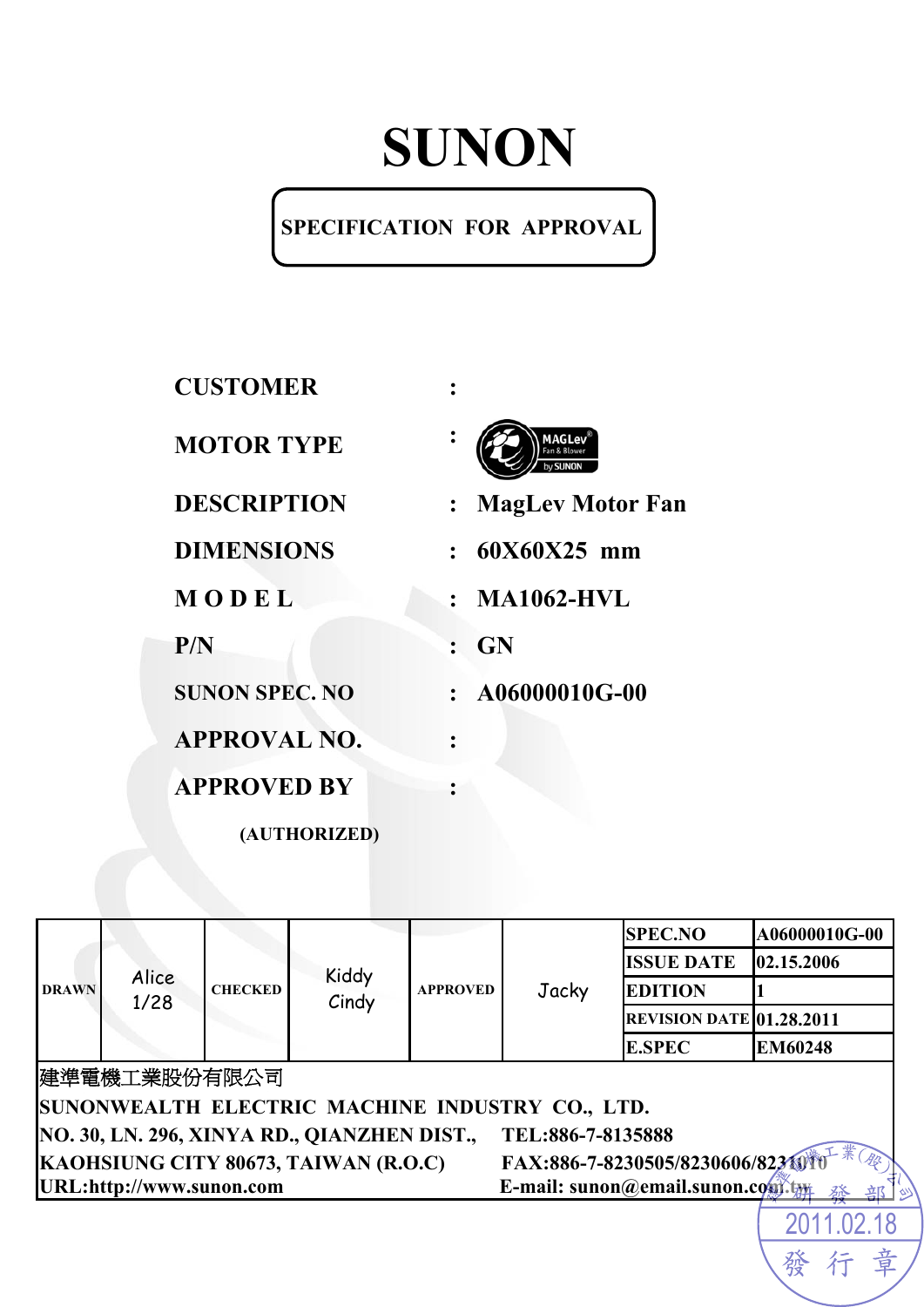發

章

行

#### **AXIAL AC FAN MODEL : MA1062-HVL P/N : GN**

#### **CHARACTERISTICS**

| 1. Motor Design                 | 2 phases, 4-poles Brushless DC motor.                          |
|---------------------------------|----------------------------------------------------------------|
| <b>2. Insulation Resistance</b> | 10Megohms mininmum at 500 VDC.<br>$\ddot{\cdot}$               |
| 3. Dielectric Strength          | 1500 VAC for one second.                                       |
| <b>4. Motor Protection</b>      | Impedance protected.<br>$\ddot{\cdot}$                         |
| 5. Noise Level                  | Measured in a semi-anechoic chamber with                       |
|                                 | background noise level below $15$ dB(A). The fan               |
|                                 | is running in free air with the microphone at a                |
|                                 | distance of one meter from the fan intake.                     |
| <b>6.Tolerance</b>              | $\pm$ 15% on rated power and current.                          |
| <b>7. Air Performance</b>       | Measured by a double chamber. The values are<br>$\ddot{\cdot}$ |
|                                 | recorded when the fan speed has stabilized at rated            |
|                                 | voltage.                                                       |
|                                 |                                                                |
|                                 |                                                                |

| 建準電機工業股份有限公司                      | <b>SPEC.NO</b>     |            | <b>A06000010G-00 REVISION DATE 0128.201</b> |        |
|-----------------------------------|--------------------|------------|---------------------------------------------|--------|
| <b>ISUNONWEALTH ELECTRIC</b>      | <b>IISSUE DATE</b> | 02.15.2006 | IEDIT                                       |        |
| <b>MACHINE INDUSTRY CO., LTD.</b> | P A G E            | $2$ OF     |                                             | 部<br>续 |
|                                   |                    |            |                                             |        |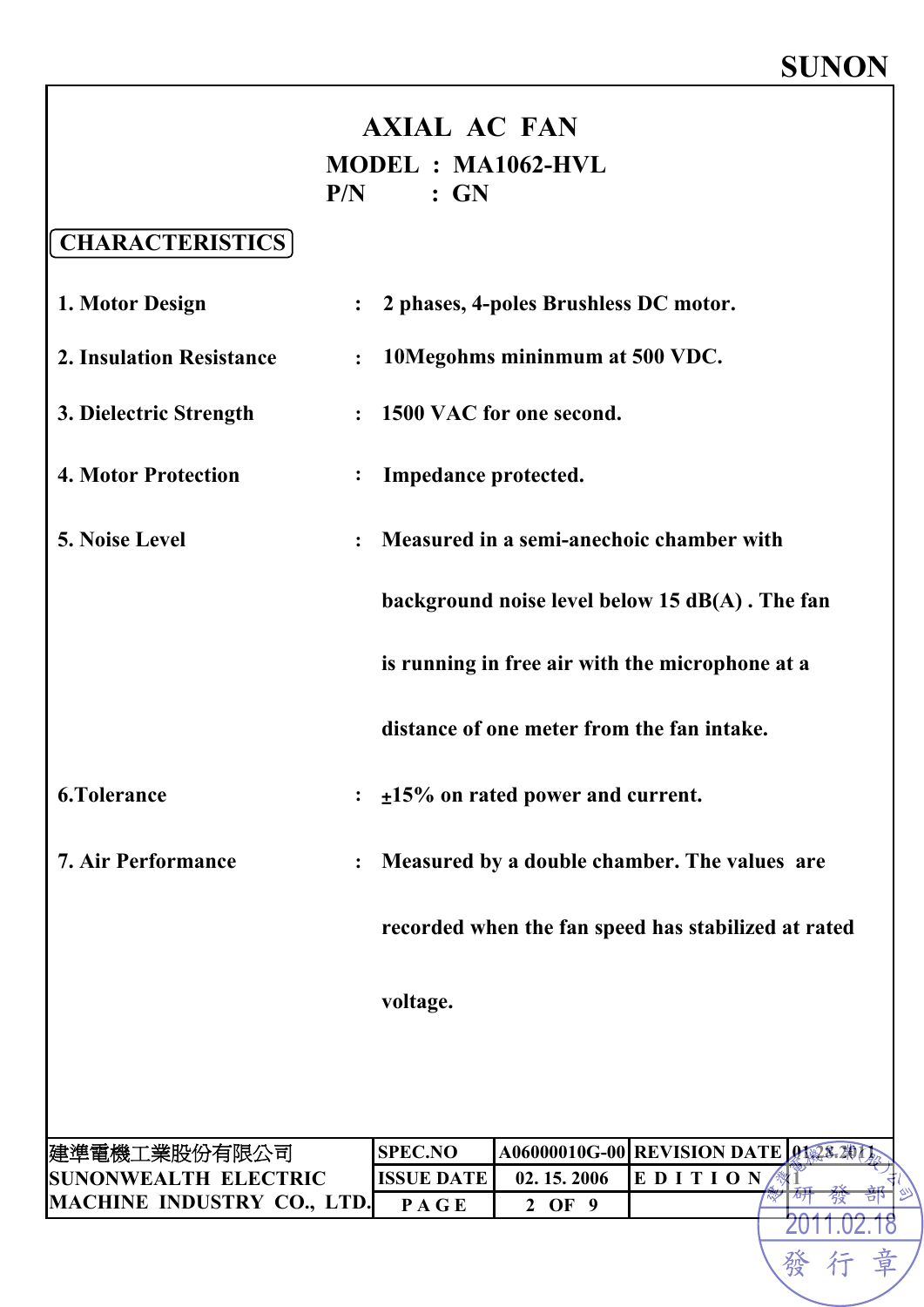## **SUNON**

發行章

#### **SPECIFICATIONS**

#### **MODEL: MA1062-HVL P/N : GN**

| 1-1. Rated Voltage                |                                                                                                                                                                                                                                                                                                                                                                            | $: 115$ VAC 50 Hz                                 | 115 VAC 60 Hz                |        |  |  |
|-----------------------------------|----------------------------------------------------------------------------------------------------------------------------------------------------------------------------------------------------------------------------------------------------------------------------------------------------------------------------------------------------------------------------|---------------------------------------------------|------------------------------|--------|--|--|
| 1-2. Operating Voltage Range      | $: 75 - 125$ VAC                                                                                                                                                                                                                                                                                                                                                           |                                                   |                              |        |  |  |
| 1-3. Starting Voltage             | : 75 VAC (25 deg. C POWER ON/OFF)                                                                                                                                                                                                                                                                                                                                          |                                                   |                              |        |  |  |
| 1-4. Rated Speed                  | : $4100$ RPM $\pm 15\%$                                                                                                                                                                                                                                                                                                                                                    |                                                   | 4200 RPM $\pm 15\%$          |        |  |  |
| 1-5. Air Delivery                 | $: 17.5$ CFM                                                                                                                                                                                                                                                                                                                                                               |                                                   | <b>18 CFM</b>                |        |  |  |
| 1-6. Static Pressure              | $: 0.19$ Inch-H <sub>2</sub> O                                                                                                                                                                                                                                                                                                                                             |                                                   | $0.20$ Inch-H <sub>2</sub> O |        |  |  |
| 1-7. Rated Current                | $: 191 \text{ mA}$                                                                                                                                                                                                                                                                                                                                                         |                                                   | 185 mA                       |        |  |  |
| 1-8. Input Power                  | : 3.6 WATTS                                                                                                                                                                                                                                                                                                                                                                |                                                   | 3.6 WATTS                    |        |  |  |
| 1-9. Noise Level                  | $: 30 \text{ dB}(A)$                                                                                                                                                                                                                                                                                                                                                       |                                                   | $31 \text{ dB}(A)$           |        |  |  |
| 1-10. Direction of Rotation       |                                                                                                                                                                                                                                                                                                                                                                            | : Counter-clockwis viewed from front of fan blade |                              |        |  |  |
| 1-11. Operating Temperature       | $\therefore$ -10 to +70 deg. C                                                                                                                                                                                                                                                                                                                                             |                                                   |                              |        |  |  |
| 1-12. Storage Temperature         | $\therefore$ -40 to +70 deg. C                                                                                                                                                                                                                                                                                                                                             |                                                   |                              |        |  |  |
| 1-13. Bearing System              | : Vapo bearing system                                                                                                                                                                                                                                                                                                                                                      |                                                   |                              |        |  |  |
| 1-14. Weight                      | : 81 g                                                                                                                                                                                                                                                                                                                                                                     |                                                   |                              |        |  |  |
| 1-15. Safety                      |                                                                                                                                                                                                                                                                                                                                                                            | : UL/CUR/TUV Approvals                            |                              |        |  |  |
| 1-16. Protection                  | □ <b>△ Automatic Restart Capability</b><br>Note: In a situation where the fan is locked by an external force while the<br>electricity is on, an increase in coil temperature will be prevented by<br>temporarily turning off the electrical power to the motor. The fan will<br>automatically restart when the locked rotor condition is released.<br>□Polarity Protection |                                                   |                              |        |  |  |
| 建準電機工業股份有限公司                      | <b>SPEC.NO</b>                                                                                                                                                                                                                                                                                                                                                             | A06000010G-00 REVISION DATE 01-28-2011            |                              |        |  |  |
| <b>SUNONWEALTH ELECTRIC</b>       | <b>ISSUE DATE</b>                                                                                                                                                                                                                                                                                                                                                          | 02.15.2006                                        | EDITION                      | ఘ      |  |  |
| <b>MACHINE INDUSTRY CO., LTD.</b> | PAGE                                                                                                                                                                                                                                                                                                                                                                       | 3 OF 9                                            |                              | 部<br>研 |  |  |
|                                   |                                                                                                                                                                                                                                                                                                                                                                            |                                                   |                              |        |  |  |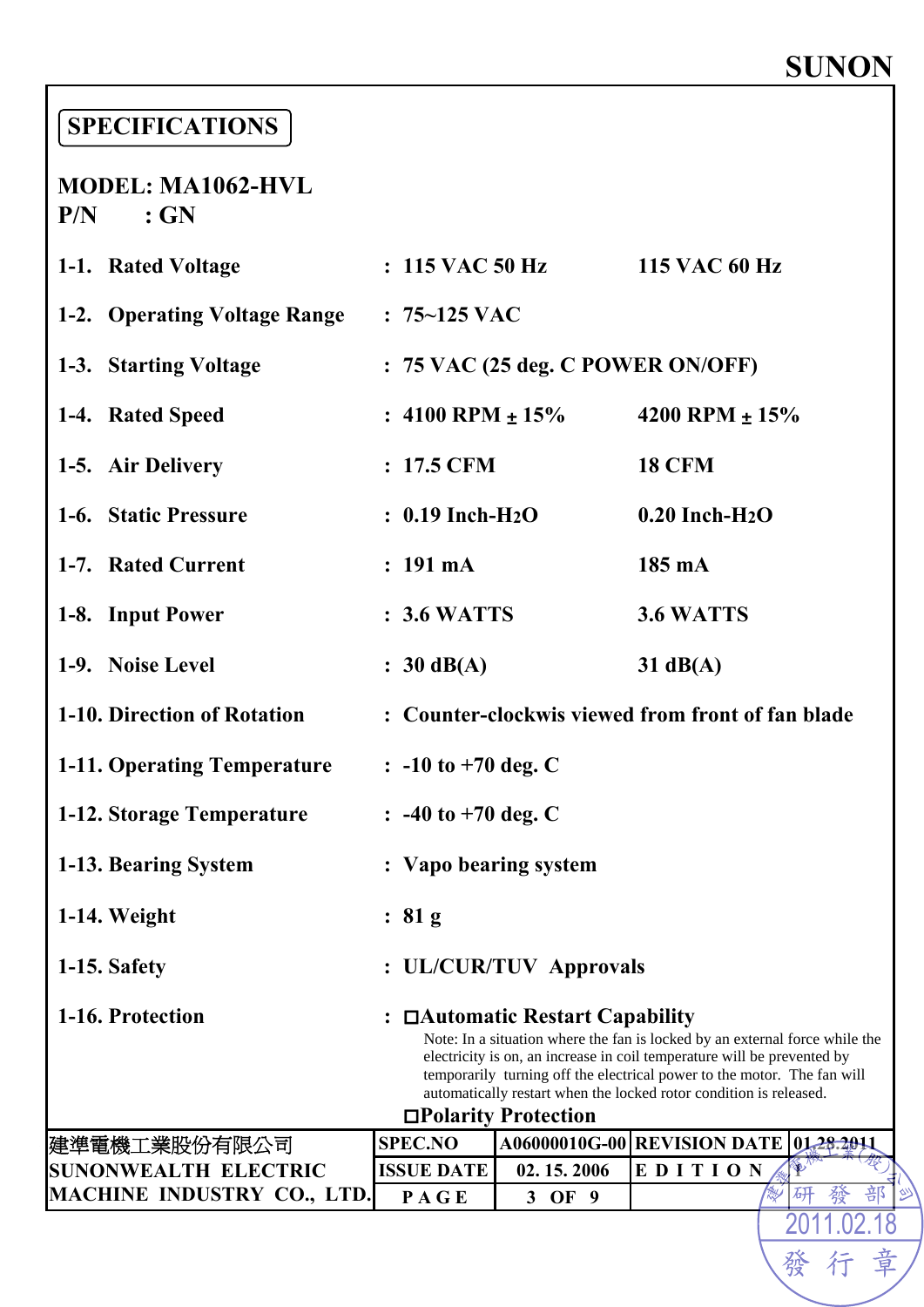

發 行

章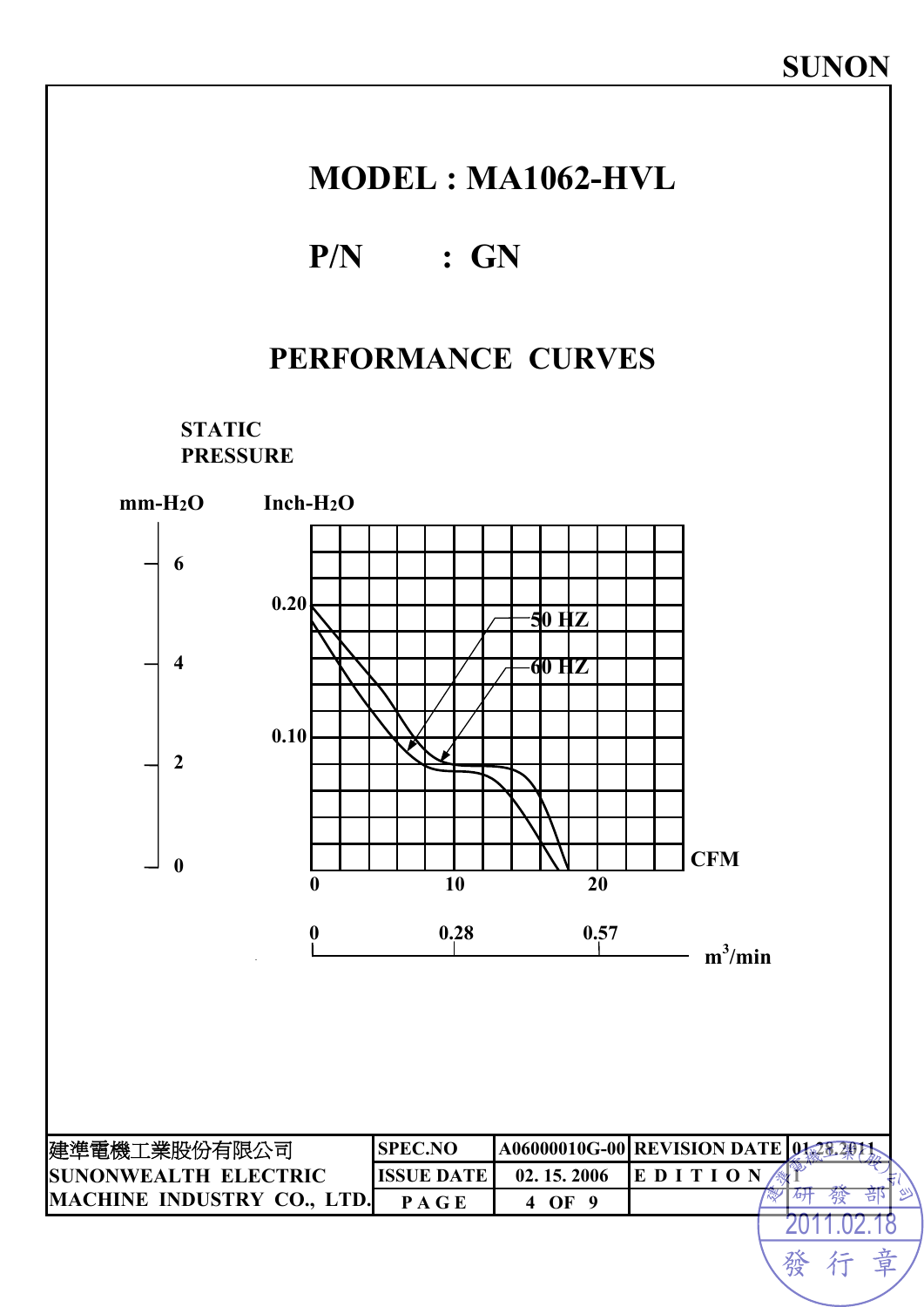#### **MATERIAL**

- **2. Material**
- 
- 

**2-1. Frame : Thermoplastic PBT of UL 94V-0 2-2. Impeller : Thermoplastic PBT of UL 94V-0 2-3. Lead Wire : UL3266, 24 awg, GRAY** 





- **1. Air Flow Direction: Label side.**
- **2. Best Mounting Direction: Any orientation.**

**UNITS**:**mm**

發

草

| 建準電機工業股份有限公司                       | <b>SPEC.NO</b>    |            | A06000010G-00 REVISION DATE 01.28.2011 |   |
|------------------------------------|-------------------|------------|----------------------------------------|---|
| <b>ISUNONWEALTH ELECTRIC</b>       | <b>ISSUE DATE</b> | 02.15.2006 |                                        |   |
| <b>IMACHINE INDUSTRY CO., LTD.</b> | PAGE              | OF         |                                        | 浊 |
|                                    |                   |            |                                        |   |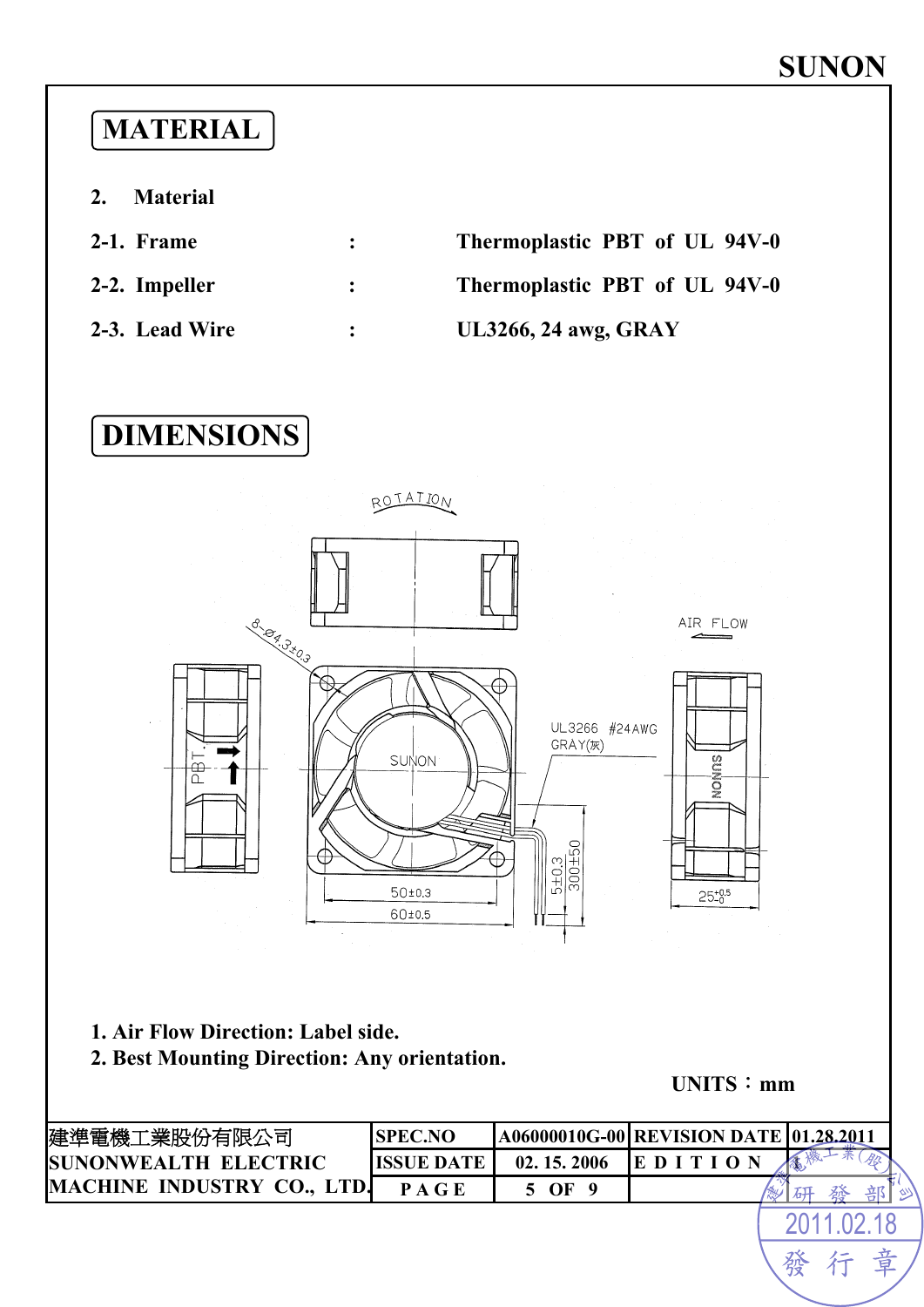## **Notes**

#### Ⅰ.**SAFETY**

- **1. DO NOT use or operate this fan in excess of the limitations set forth in this specification. SUNON is not be responsible for the non-performance of this fan and/or any damages resulting from its use, if it is not used or operated in accordance with the specifications.**
- **2. SUNON recommends adding a protection circuit to the product or application in which this fan is installed, such as a thermo-fuse, or current-fuse or thermoprotector. The failure to use such a device may result in smoke, fire, electric shock by insulation degradation in cases of motor lock, motor lead short circuit, overload, or over voltage, and/or other failure.**
- **3. SUNON recommends installing a protection device to the product or application in which this fan is installed if there is a possibility of reverseconnection between VDC (+) and GND (-). The failure to install such a device may result in smoke, fire, and/or destruction, although these conditions may not manifest immediately.**
- **4. This fan must be installed and used in compliance with all applicable safety standards and regulations.**
- **5. Use proper care when handling and/or installing this fan. Improper handling or installation of this fan may cause damage that could result in unsafe conditions.**
- **6. Use proper care during installation and/or wiring. Failure to use proper care may cause damage to certain components of the fan including, but not limited to, the coil and lead wires, which could result in smoke and/or fire.**
- **7. DO NOT use power or ground PWM to control the fan speed. If the fan speed needs to be adjusted, please contact Sunon to customize the product design for your application.**
- **8. For critical or extreme environments, including non stop operation, please contact Sunon and we will gladly provide assistance with your product selection to ensure an appropriate cooling product for your application.**

| 建準電機工業股份有限公司                      | <b>ISPEC.NO</b> | <b>A06000010G-00 REVISION DATE A 図表通信</b> |      |  |
|-----------------------------------|-----------------|-------------------------------------------|------|--|
| <b>ISUNONWEALTH ELECTRIC</b>      | IISSHE DATE     | 02.15.2006                                | EDIT |  |
| <b>MACHINE INDUSTRY CO., LTD.</b> | P A G E         | OF                                        |      |  |
|                                   |                 |                                           |      |  |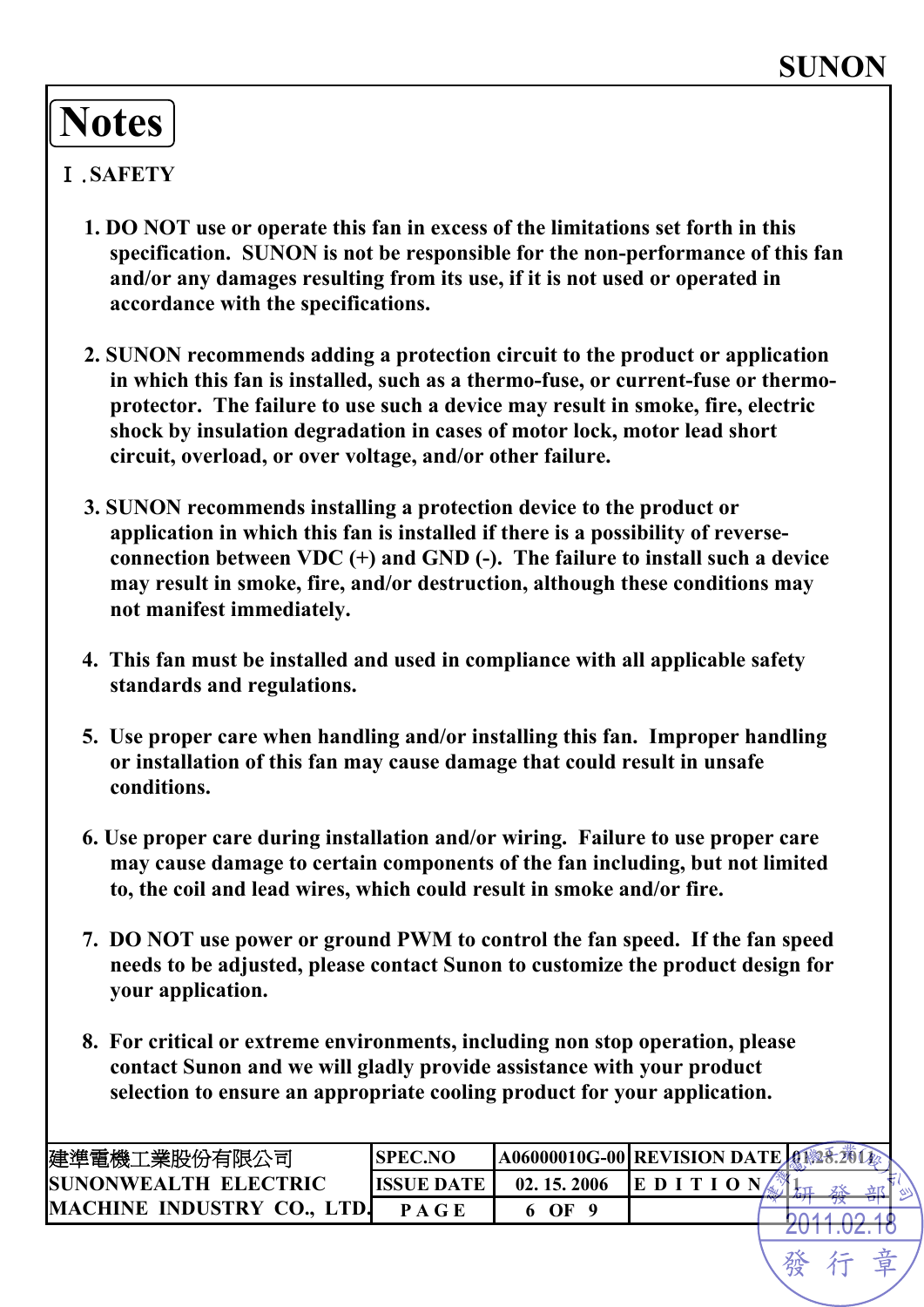## **Notes**

#### **II. SPECIFICATION MODIFICATION**

- **1. SUNON offers engineering assistance on fan installation and cooling system design.**
- **2. All changes, modifications and/or revisions to the specifications, if any, are incorporated in the attached specifications.**
- **3. No changes, modifications and/or revisions to these specifications are effective absent agreement, by both Sunon and the customer, in writing.**
- **4. This fan will be shipped in accordance with the attached specification unless SUNON and the customer have agreed otherwise, in writing, as specficied in Paragraph 3, above.**

#### **III. OTHER**

- **1. When building your device, please examine thoroughly any variation of EMC, temperature rise, life data, quality, etc. of this product by shock/drop/vibration testing, etc. If there are any problems or accidents in connection with this product, it should be mutually discussed and examined.**
- **2. Use proper care when handling this fan. Components such as fan holders or bearings may be damaged, if touched with fingers or other objects. Additionally, static electricity (ESD) may damage the internal circuits of the fan.**
- **3. DO NOT operate this fan in proximity to hazardous materials such as organic silicon, cyanogens, formalin, phenol, or corrosive gas environments including, but**  not limited to,  $H_2S$ ,  $SO_2$ ,  $NO_2$ , or  $Cl_2$ .
- **4. SUNON recommends that you protect this fan from exposure to outside elements such as dust, condensation, humidity or insects. Exposure of this fan to outside elements such as dust, condensation, humidity or insects may affect its performance and may cause safety hazards. SUNON does not warrant against damage to the product caused by outside elements.**

| 建準電機工業股份有限公司                 | <b>ISPEC.NO</b>   | <b>A06000010G-00 REVISION DATE AND</b> |        |            |
|------------------------------|-------------------|----------------------------------------|--------|------------|
| <b>ISUNONWEALTH ELECTRIC</b> | <b>ISSUE DATE</b> | 02.15.2006                             | IE D I | 部<br>-21 D |
| <b>MACHINE INDUSTRY CO.,</b> | P A G E           | OF                                     |        |            |
|                              |                   |                                        |        |            |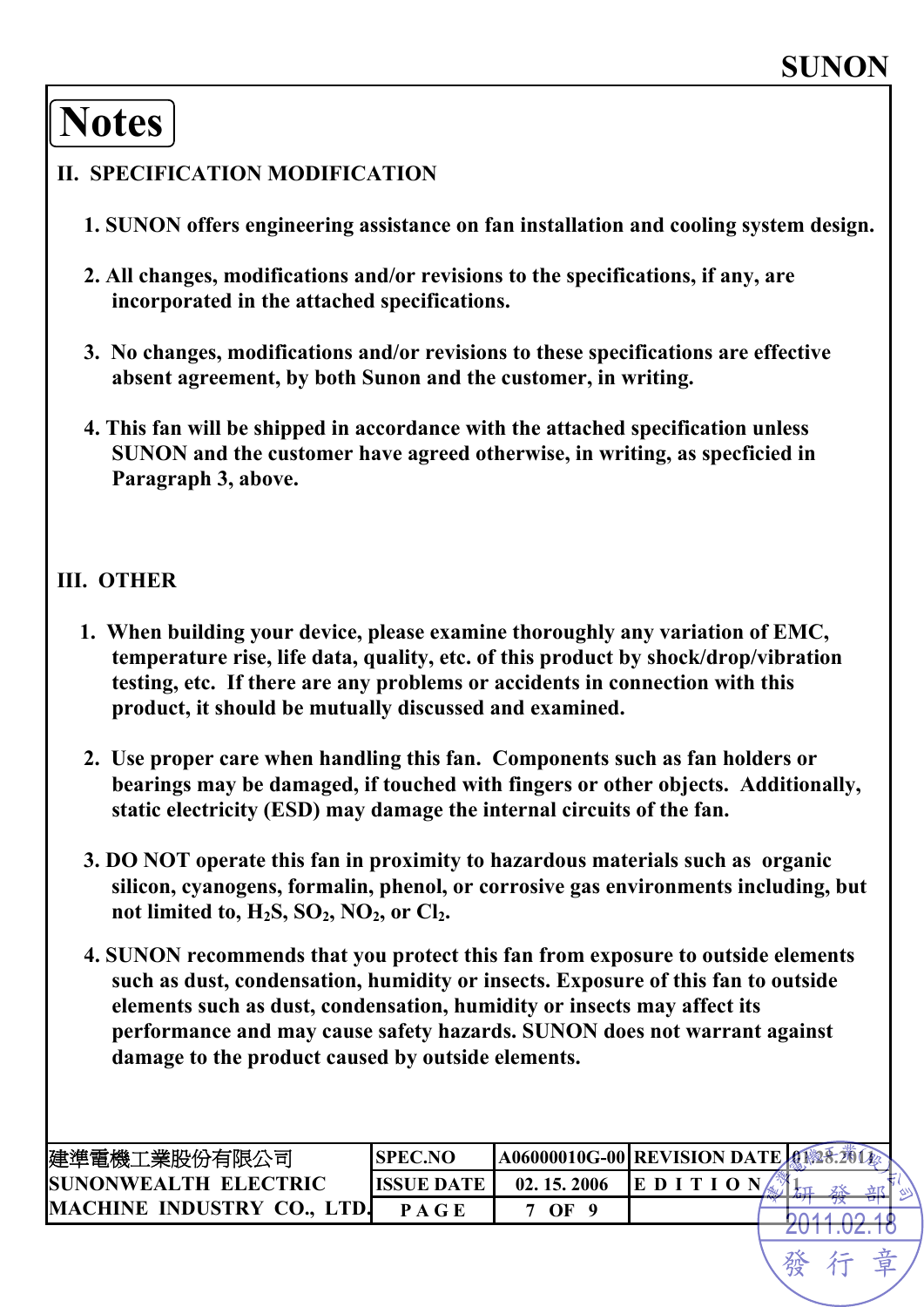### **Notes**

- **5. This fan must be installed properly and securely. Improper mounting may cause harsh resonance, vibration, and noise.**
- **6. Fan guards may prevent injury during handling or installation of the fan and are available for sale with this fan.**
- **7. Unless otherwise noted, all testing of this fan is conducted at 25°C ambient temperature and sixty-five percent (65%) relative humidity.**
- **8. DO NOT store this fan in an environment with high humidity. This fan must be stored in accordance with the attached specifications regarding storage temperature. If this fan is stored for more than 6 months, SUNON recommends functional testing before using.**
- **9. SUNON reserves the right to use components from multiple sources at its discretion. The use of components from other sources will not affect the specfications as described herein.**
- **10. The "Life Expectancy" of this fan has not been evaluated for use in combination with any end application. Therefore, the Life Expectancy Test Reports (L10 and MTTF Report) that relate to this fan are only for reference.**

#### **VI. WARRANTY**

**This fan is warranted against all defects which are proved to be fault in our workmanship and material for one year from the date of our delivery. The sole responsibility under the warranty shall be limited to the repair of the fan or the replacement thereof, at SUNON's sole discretion. SUNON will not be responsible for the failures of its fans due to improper handing, misuse or the failure to follow specifications or instructions for use. In the event of warranty claim, the customer shall immediately notify SUNON for verification. SUNON will not be responsible for any consequential damage to the customer's equipment as a result of any fans proven to be defective.** 

| 建準電機工業股份有限公司                 | <b>SPEC.NO</b>    | A06000010G-00 REVISION DATE A 28. |        |        |
|------------------------------|-------------------|-----------------------------------|--------|--------|
| <b>ISUNONWEALTH ELECTRIC</b> | <b>ISSUE DATE</b> | 02.15.2006                        | IE D I | حالاته |
| MACHINE INDUSTRY CO., LTD.   |                   | OЕ                                |        |        |
|                              |                   |                                   |        |        |